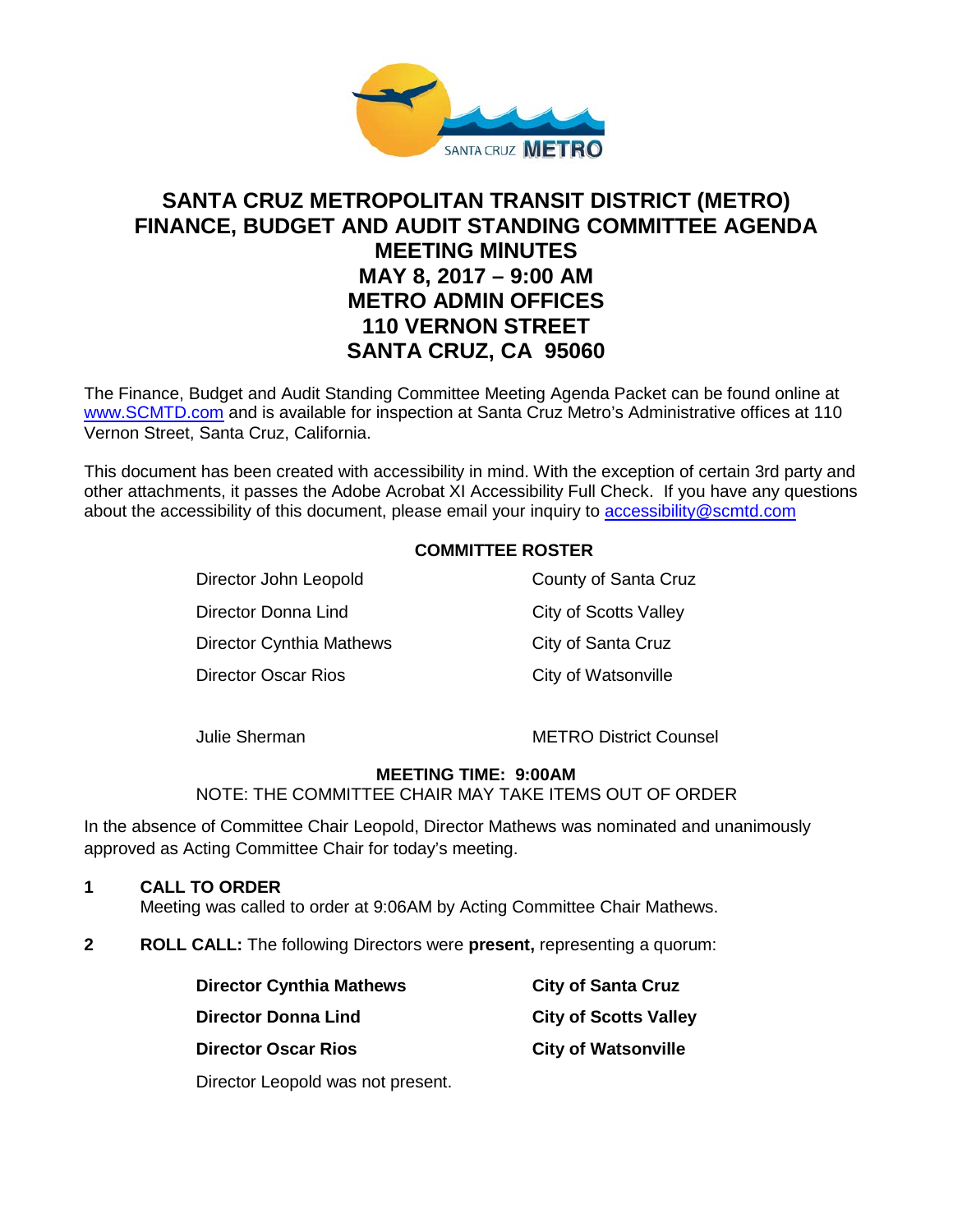METRO EMPLOYEES AND MEMBERS OF THE PUBLIC WHO VOLUNTARILY INDICATED THEY WERE PRESENT (IN ALPHABETICAL ORDER) WERE:

Debbie Kinslow, METRO

Angela Aitken, METRO **Kristina Mihaylova, METRO** 

- **3 COMMUNICATIONS TO THE FINANCE, BUDGET & AUDIT STANDING COMMITTEE** Hearing none, the Acting Committee Chair moved to the next agenda item.
- **4 ADDITIONS OR DELETIONS FROM AGENDA / ADDITIONAL DOCUMENTATION TO SUPPORT EXISTING AGENDA ITEMS** Hearing none, the Acting Committee Chair moved to the next agenda item.
- **5 ACCEPT AND FILE MINUTES OF THE MARCH 3, 2017 FINANCE, BUDGET AND AUDIT STANDING COMMITTEE MINUTES**

**ACTION: MOTION TO ACCEPT AND FILE THE MINUTES OF THE MARCH 3, 2017 FINANCE, BUDGET AND AUDIT STANDING COMMITTEE AS PRESENTED.** 

**MOTION: Director Lind SECOND: Director Mathews**

**ABSTAIN: Director Rios**

**MOTION CARRIED.**

- **6 DISCUSSION AND REVIEW OF FY18 & FY19 OPERATING BUDGET AND FY18 CAPITAL BUDGET:**
	- **A. 5-Year Budget Plan**
	- **B. FY18 & FY19 Operating Budget Revenue Sources**
	- **C. Budget Assumptions Revenue Sources**
	- **D. FY18 & FY19 Operating Budget Consolidated Expenses**
	- **E. Budget Assumptions Operating Expenses**
	- **F. Authorized and Funded Personnel : FY18 & FY19**
	- **G. FY17 PRELIMINARY Schedule of Reserve Account Balances Unaudited as of 05/08/2017**
	- **H. FY18 Capital Budget**
	- **I. Unfunded Capital Projects**
	- **J. Common Industry Acronyms**

Finance Manager, Angela Aitken, outlined the documents to be discussed. At today's meeting, staff is seeking Committee approval of the budget assumptions and recommendation to present to the full board at the May 19, 2017 meeting with the FY18 and FY19 budget. She noted that, due to its successful passage, SB1 funding is now included in